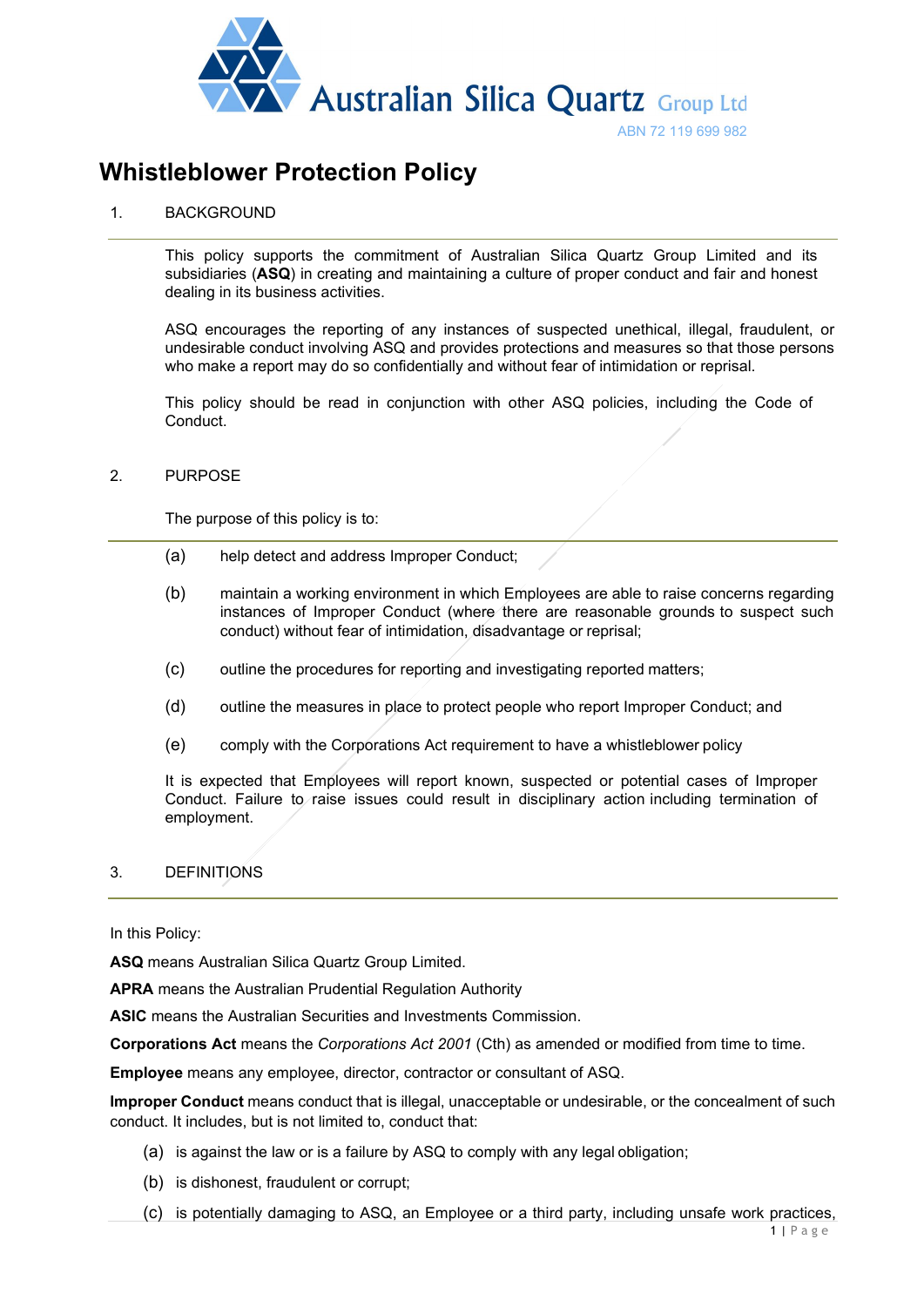

environmental damage, health risks or substantial wasting of corporate resources;

- (d) is misleading or deceptive conduct of any kind, including questionable accounting or financial reporting practices;
- (e) involves bullying, harassment or discrimination; or
- (f) is unethical or breaches ASQ's policies, protocols or codes of conduct.

**Reasonable Grounds** means that a reasonable person in your position would also suspect the information indicates Improper Conduct.

**Section** means a section of this policy.

**Whistleblower Protection Officer** means a person nominated by ASQ whose key responsibilities include protecting Disclosing Persons who report concerns under this policy.The current Whistleblower Protection Officer nominated by ASQ will be Sam Middlemas, Chief Executive Officer.

## 4. REPORTING PROCEDURE

#### **4.1 Who is covered by this Policy?**

This Policy applies to reports of Improper Conduct which are made by individuals who are, or have been, any of the following:

- (a) a director, officer or employee of ASQ;
- (b) a contractor or supplier of ASQ;
- (c) an employee of a contractor or supplier of ASQ;
- (d) an individual who is an associate of ASQ, for example a director of a related company of ASQ; and
- (e) a relative, dependent or spouse (or that spouse's dependents) of an individual referred to at (a) to (d) above.

In this policy, each person in the categories listed above is referred to as a "**Disclosing Person**".

#### **4.2 To whom can a report of Improper Conduct be made?**

The law gives certain protections to a Disclosing Person who reports Improper Conduct on Reasonable Grounds to:

- (a) ASIC;
- (b) APRA (although that is unlikely to be relevant given the nature of ASQ's business);
- (c) the ATO (for Improper Conduct relating to tax matters);
- (d) a Commonwealth authority specified in regulations (at present no authority has been specified); or
- (e) an "eligible recipient" as listed below.

An eligible recipient is:

(a) any person authorised by ASQ to receive disclosures of Improper Conduct that may qualify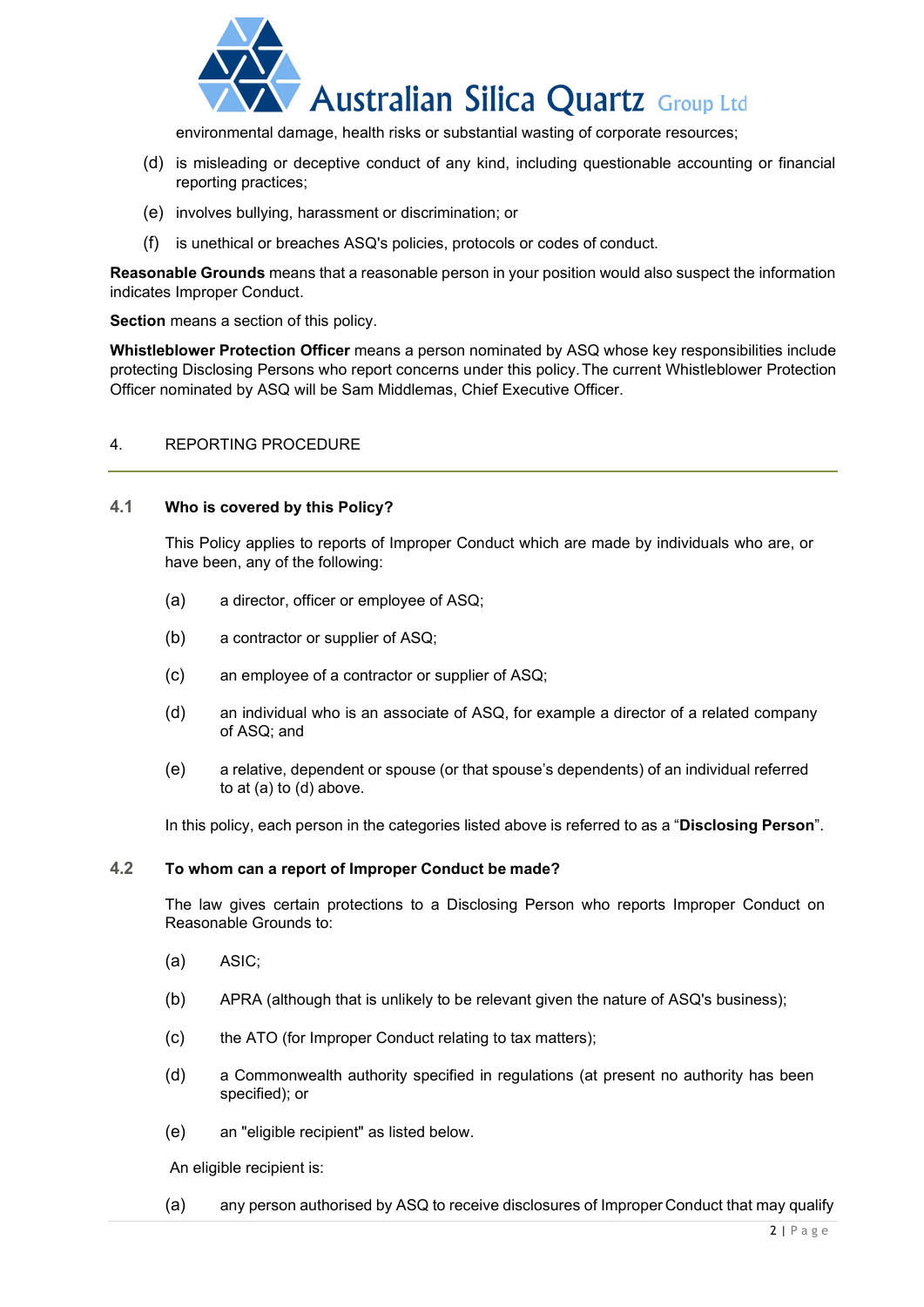

for protection. ASQ authorises the following nominated Whistleblower Protection Officer listed below:

## **Chief Executive Officer**

Sam Middlemas

T: +61 8 9200 8200

E: smiddlemas@asqg.com.au

- (b) an external auditor or actuary of ASQ; and
- (c) a senior manager or officer of ASQ.

#### **4.3 Legal advice and communicating with a lawyer**

Before or after making a report of Improper Conduct, a Disclosing Person is entitled to discuss their concerns about Improper Conduct with their lawyer and get legal advice from a lawyer about how the whistleblower laws apply to them. Generally, the legal protections referred to below also apply to such communications between a Disclosing Person and their lawyer.

#### **4.4 Public interest and emergency disclosures to a journalist or Member of Parliament**

Protections for public interest and emergency disclosures only apply if a Disclosing Person has first made a report of Improper Conduct to a Commonwealth agency and does not apply if a report has only been made to an "eligible recipient".

- (a) Public Interest disclosures If:
	- (i) a Disclosing Person has made a report of Improper Conduct to one of the Commonwealth agencies specified in Section 4; and
	- (ii) at least 90 days have passed since making the report; and
	- (iii) the Disclosing Person does not have reasonable grounds to believe that action is being taken on the report and reasonably believes that further disclosure is in the public interest; and
	- (iv) has given prior written notice to the relevant Commonwealth agency of his or her intention to make further disclosure,

then the Disclosing Person may make a report of the Improper Conduct to a journalist or Federal or State Member of Parliament. In this case, this further report will have the legal protections referred to in Sections 5 and 6 of this policy, provided it is limited to the information necessary to inform the recipient of the Improper Conduct.

(b) Emergency disclosures

A Disclosing Person will also have the legal protections referred to in Sections 5 and 6 of this policy if the person:

- (i) has made a report of Improper Conduct to a specified Commonwealth agency;
- (ii) has reasonable grounds to believe that the Improper Conduct concerns a substantial and imminent danger to any person's health or safety or to the natural environment;
- (iii) has given prior written notice to the relevant Commonwealth agency of his or her intention to make further disclosure; and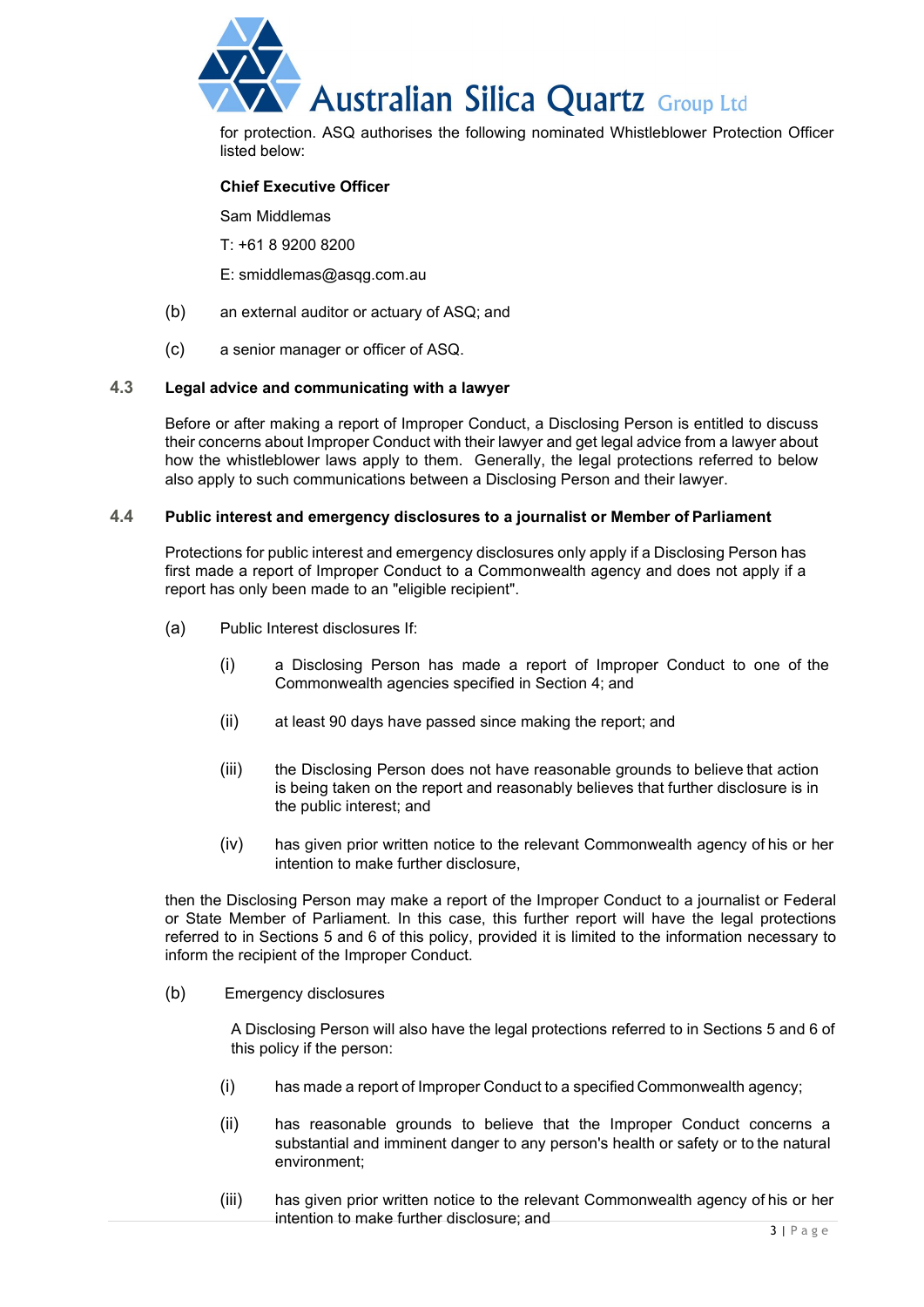

(iv) makes a report to a journalist or Member of Parliament that is limited to the information necessary to inform the recipient of the substantial or imminent danger.

## **4.5 How to make a report to an eligible recipient**

Employees may report Improper Conduct to an eligible recipient by:

- (a) post to c/- Sam Middlemas, ASQ Chief Executive Officer, Suite 10, 295 Rokeby Road, Subiaco, WA 6008 (marked as private and confidential to the attention of the Employee's immediate manager or the Whistleblower Protection Officer); or
- (b) email; or
- (c) telephone.

The Disclosing Person may choose to remain anonymous (and will still have the same legal protections) or may disclose their name, which will be kept confidential subject to certain exceptions referred to in Section 5 of this policy.

## **4.6 What kind of conduct can you report under this policy?**

A Disclosing Person who reports Improper Conduct, whether made directly or anonymously, must have reasonable grounds to suspect that the information being disclosed about the Company concerns:

- (a) misconduct or an improper state of affairs or circumstances in relation to any entity within ASQ; or
- (b) indicates that ASQ or any of its officers or employees has engaged in conduct that:
	- (i) breaches the Corporations Act;
	- (ii) breaches other financial sector laws enforced by ASIC or APRA;
	- (iii) constitutes an offence against other law of the Commonwealth that is punishable by imprisonment for a period of 12 months; or
	- (iv) represents danger to the public or the financial system.

Examples of what may be disclosed include a breach of any legal or regulatory requirement, the ASQ Code of Conduct or any other ASQ policy, including, inter alia:

- (a) fraud, dishonesty or corruption;
- (b) negligence;
- (c) criminal offences;
- (d) financial loss to ASQ, reputational damage or conduct otherwise detrimental to ASQ's interests;
- (e) potential misconduct or an improper state of affairs or circumstances in relation to ASQ's tax affairs;
- (f) failure to comply with legal obligations of ASQ as a company listed on the ASX; and
- (g) unethical or corrupt conduct.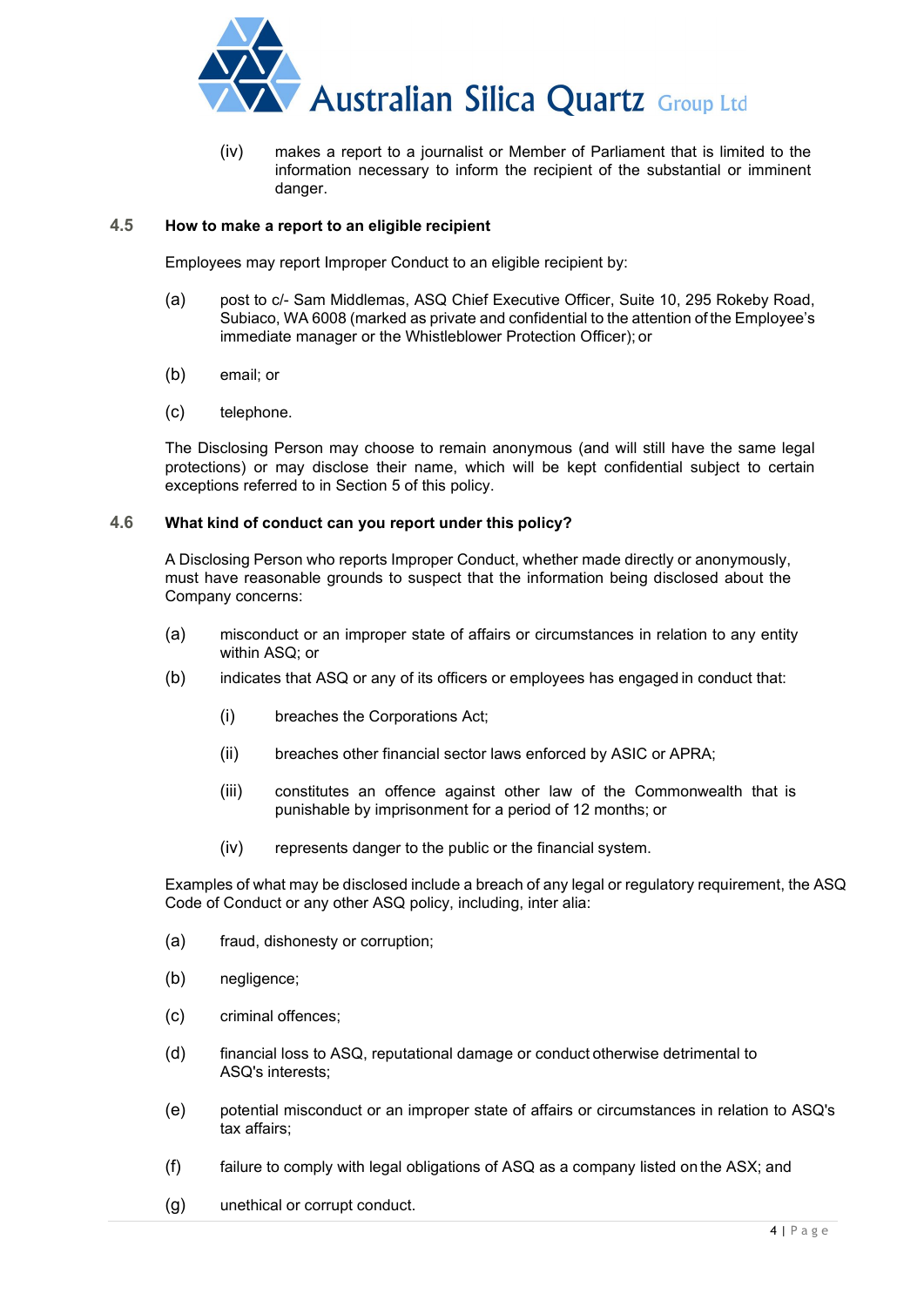

Legal protections apply in favour of a Disclosing Person even if the allegations he or she makes are wrong, provided that the Disclosing Person had Reasonable Grounds for making the allegations.

## **4.7 What kind of conduct is not covered by this policy?**

Generally, disclosures that solely concern the Disclosing Person's personal work-related grievances do not qualify for protection under the Corporations Act.

Examples of disclosures regarding personal work-related grievances that may not qualify for protection under whistleblower laws and this policy include:

- (a) an interpersonal conflict between the Disclosing Person and another employee;
- (b) a decision relating to the engagement, transfer or promotion of the Disclosing Person;
- (c) a decision relating to the terms and conditions of engagement of the Disclosing Person; or
- (d) a decision to suspend or terminate the engagement of the Disclosing Person, or otherwise discipline the Disclosing Person.

However, a report about a personal work-related grievance may still be covered if it includes information about other Improper Conduct beyond the Disclosing Person's personal circumstances, or the Disclosing Person is being threatened with some detriment for making a report.

## 5. CONFIDENTIALITY AND ANONYMITY

Improper Conduct reports, whether made in the Disclosing Person's name or anonymously, will be kept confidential and details of the report, or the Disclosing Person, will only be released to those necessarily involved in the investigation, unless the Disclosing Person consents or ASQ is obliged or allowed by law to disclose, such as disclosures to ASIC, the Australian Federal Police, or a legal practitioner for the purpose of obtaining advice about the application of the Disclosing Person's protections.

ASQ will ensure that any records relating to a report of Improper Conduct are stored securely and confidentially and are able to be accessed only by ASQ employees who are authorised to access the information for the purposes of the investigation.

Unauthorised disclosure of:

- the identity of the Disclosing Person who has made a report of Improper Conduct; or
- information from which the identity of the reporting person could be inferred,
- may be an offence under Australian law and will be regarded as a disciplinary matter.

# 6. PROTECTIONS AND SUPPORT

ASQ is committed to protecting and respecting the rights of any Disclosing Person who reports Improper Conduct in accordance with this policy.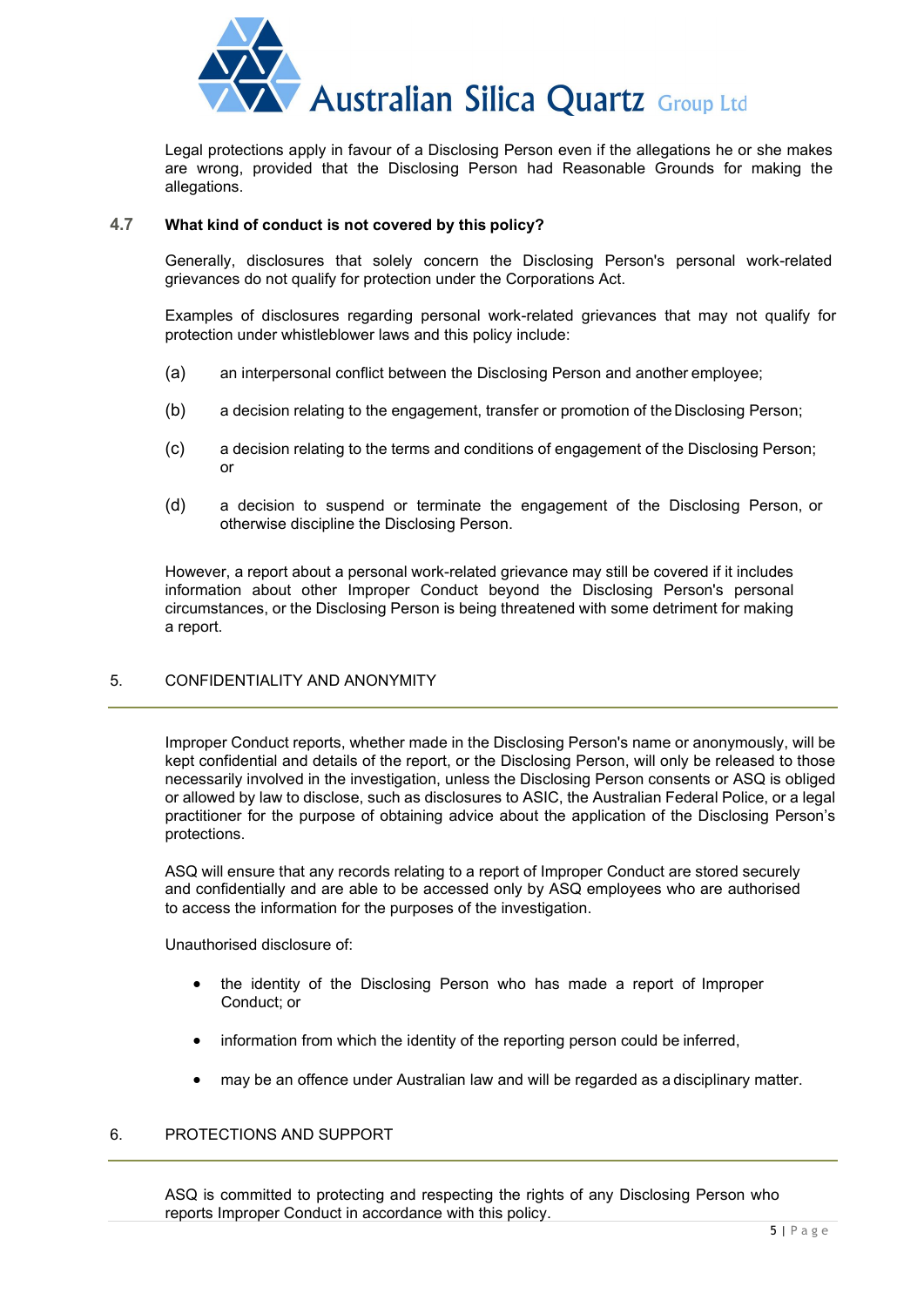

ASQ will not tolerate any reprisals against any person suspected of making a report of Improper Conduct, or against that person's colleagues, employer (if a contractor), relatives or any other person where the reason for the detrimental conduct relates to the suspicion that a Disclosing Person has made a report of Improper Conduct.

Any such retaliatory action may be an offence and will be treated as serious misconduct and will be dealt with in accordance with ASQ's disciplinary procedures.

In addition to the above, under Australian law, a Disclosing Person who has reasonable grounds for suspecting that Improper Conduct has taken place, and who reports the matter to an appropriate person or agency as referred to in Section 4, may be entitled to additional legal protections in certain circumstances, including:

- they may be protected from civil, criminal or administrative legal action for making the report;
- no contractual or other right may be exercised against the Disclosing Person for making the report;
- the information they provide may not be admissible in evidence against them in legal proceedings (unless they have provided false information); and
- anyone who causes or threatens to cause detriment to a Disclosing Person in the belief or suspicion that a report has been made, or may have been made, proposes to or could be made, may be guilty of an offence and may be liable to pay damages to the Disclosing Person for any loss suffered by him or her as a result.

## 7. INTERNAL INVESTIGATION PROCEDURE

Whether an internal investigation is required, and the investigation processes undertaken, will vary depending on the precise nature of the alleged Improper Conduct. Any investigation will be conducted in a manner that is fair and objective to all people involved. The time that an investigation takes will depend on the particular facts of each case but ASQ will conduct any internal investigation as quickly as practicable.

The Whistleblower Protection Officer is responsible for investigating Improper Conduct reports made under the Whistleblower Policy. The Whistleblower Protection Officer has access to independent financial, legal and operational advisors as required, and for serious matters, will be assisted by the Board of ASQ.

An investigation will generally involve making enquiries and collecting evidence for the purpose of assessing whether the Improper Conduct report can be substantiated.

ASQ employees about whom reports are made will generally be given an opportunity to respond to the relevant allegations made in the Improper Conduct report. Feedback will be provided to the Disclosing Person, if appropriate, on the progress of the investigation, unless they have remained anonymous.

Generally, the Whistleblower Protection Officer will decide whether to escalate any report and the findings of any investigation, and to whom the report and findings should be escalated for any decision. This will depend on the facts and seriousness of each case. For example, a decision on how to respond to the findings of any investigation could be made by a Whistleblower Protection Officer.